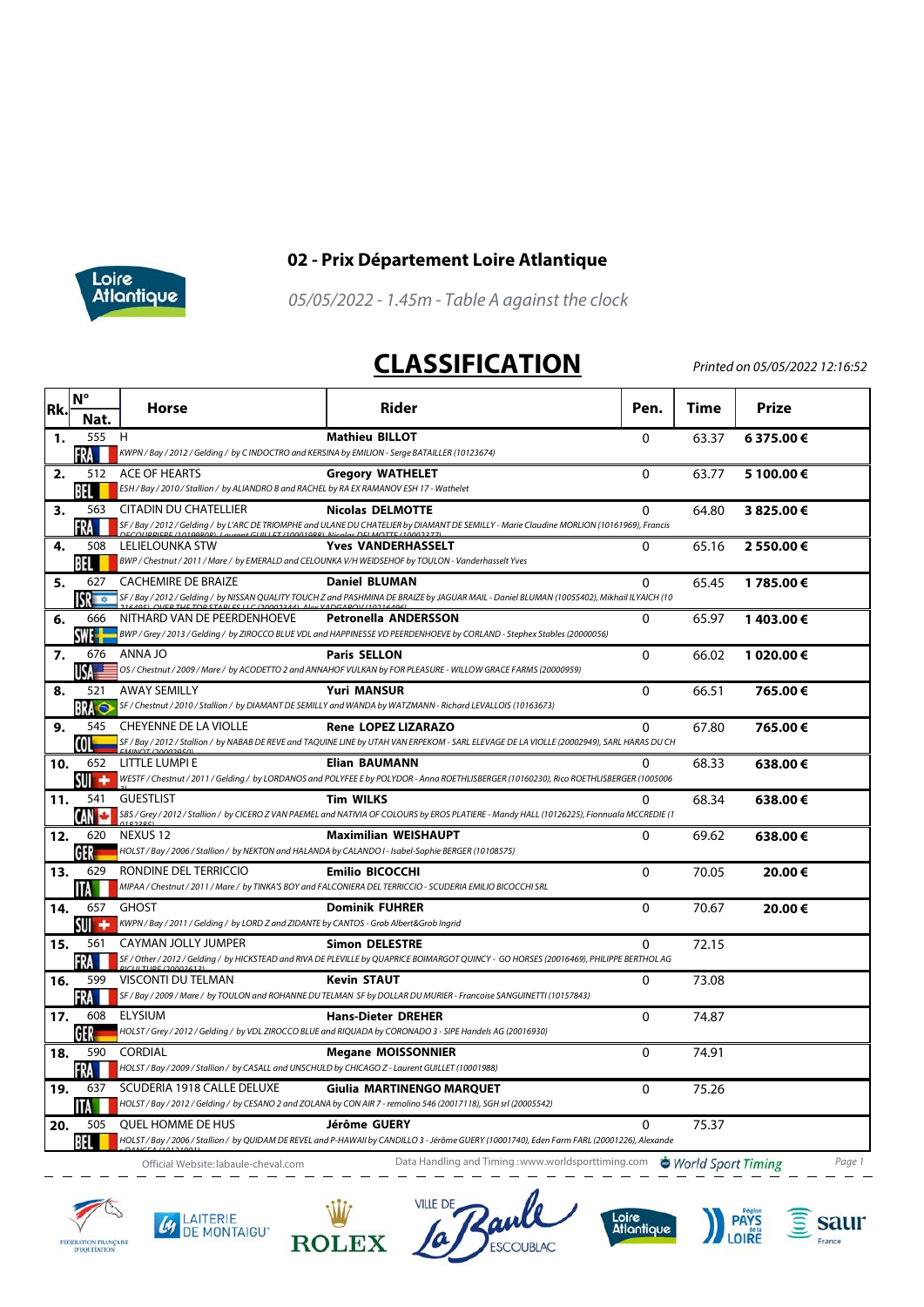## **CLASSIFICATION**

| Rk. | $\mathsf{N}^\circ$<br>Nat. | <b>Horse</b>                                                                                                             | Rider                                                                                                                                                                     | Pen.           | Time  | Prize |
|-----|----------------------------|--------------------------------------------------------------------------------------------------------------------------|---------------------------------------------------------------------------------------------------------------------------------------------------------------------------|----------------|-------|-------|
| 21. | 604                        | <b>IN TIME</b>                                                                                                           | <b>Daniel DEUSSER</b>                                                                                                                                                     | $\Omega$       | 75.81 |       |
| 22. | GER<br>660                 | <b>VENARD DE CERISY</b>                                                                                                  | KWPN / Bay / 2013 / Mare / by BISCAYO and ECORDA by TANGELO VAN DE ZUUTHOEVE - STX Scuderia 1918 Capital SRL (20016883)<br><b>Steve GUERDAT</b>                           | $\overline{2}$ | 78.24 |       |
|     | SUI<br>۰                   |                                                                                                                          | SF / Bay / 2009 / Gelding / by OPEN UP SEMILLY and ROSEE DE CERISY by DJALISCO DU GUET - C.H.C. Horses SA (20000581)                                                      |                |       |       |
| 23. | 640                        | CHACLOT                                                                                                                  | <b>Riccardo PISANI</b>                                                                                                                                                    | 3              | 79.15 |       |
| 24. | ITA<br>558                 | OS / Bay / 2009 / Stallion / by CHACCO-BLUE and FLYING P. by FLY HIGH - lozar sas (20005554)<br>CASSIUS CLAY VDV Z       | <b>Roger Yves BOST</b>                                                                                                                                                    | 3              | 79.36 |       |
|     | FRA                        |                                                                                                                          | ZANG / Other / 2010 / Stallion / by CALVINO Z and KAIRA by WOLFGANG - Georges VAN DER VELDEN (10207973), EQUIBLUE (20005434), Roger Yves BO                               |                |       |       |
| 25. | 650<br>۰<br>SUI'           | URBANUS Z<br>ZANG / Grey / 2012 / Gelding / by UGANO SITTE and IDONIA by VOLTAIRE - Olivier DE COULON (10126984)         | <b>Bryan BALSIGER</b>                                                                                                                                                     | 4              | 63.26 |       |
| 26. | 573                        | <b>CAPRICE DE GUINFARD</b>                                                                                               | Julien GONIN                                                                                                                                                              | 4              | 67.55 |       |
|     |                            |                                                                                                                          | SF / Chestnut / 2012 / Gelding / by MYLORD CARTHAGO*HN and INES DE GUINFARD by SOCRATE DE CHIVRE - Julien GONIN (10016434), Pierre Jean JO                                |                |       |       |
| 27. | 544<br>COL                 | JIMCY DU LYS                                                                                                             | <b>Carlos Enrique LOPEZ LIZARAZO</b><br>BWP / Bay / 2009 / Gelding / by QUAPRICE BOIS MARGOT and PRUNELLE DU LYS by VENU DU THEUIL - S.A.S. HARAS DES GRILLONS (20003058) | 4              | 67.61 |       |
| 28. | 584                        | DAOUEN DU MORIO                                                                                                          | <b>Robin LESQUEREN</b>                                                                                                                                                    | 4              | 71.51 |       |
|     | FRA                        |                                                                                                                          | / Chestnut / 2013 / Stallion / by NINIO DE ROX and LAOUEN DE PERHET by FUNNY STAR - Frederic MOINEAULT (10209338), Alexandre BOUVET (102093                               |                |       |       |
| 29. | 535<br>CAN                 | NORTHERN LIGHT                                                                                                           | <b>Tiffany FOSTER</b><br>SWB / Bay / 2011 / Mare / by PLOT BLUE and CEST MA CHERIE by CONTENDER - ARTISAN FARMS, LLC (20000822), Tiffany FOSTER (10029022)                | 4              | 72.19 |       |
| 30. | 580                        | GFE EXCALIBUR DE LA TOUR VIDAL                                                                                           | <b>Penelope LEPREVOST</b>                                                                                                                                                 | 4              | 72.22 |       |
|     |                            |                                                                                                                          | SBS / Grey / 2010 / Stallion / by UGANO SITTE and THELMA LA TOUR VIDAL by OGANO SITTE - S.A.S. GROUPE FRANCE ELEVAGE (20002683), S.A.R.L. LES E                           |                |       |       |
| 31. | 675                        | <b>HAPPINESS DK Z</b><br>ZANG / Bay / 2012 / Male / by HOOCH DK and FORTUNE by ANDIAMO Z - BXB Competition AB (20004873) | <b>Angelie VON ESSEN</b>                                                                                                                                                  | 4              | 74.07 |       |
| 32. | 646                        | <b>DARRY LOU</b>                                                                                                         | <b>Harrie SMOLDERS</b>                                                                                                                                                    | 4              | 74.20 |       |
| 33. | H) –<br>532                | FAREZZO                                                                                                                  | KWPN / Chestnut / 2008 / Stallion / by OTANGELO and VENUS by NABAB DE REVE - EVERGATE STABLES LLC (20000933), Nayel NASSAR (10017143)<br><b>Yann CANDELE</b>              | 4              | 74.49 |       |
|     |                            |                                                                                                                          | KWPN / Chestnut / 2010 / Gelding / by AREZZO VDL and CUM LAUDE by VAN GOGH - Sonia MEMBREZ (10169873), Edwin SMITS (10001164)                                             |                |       |       |
| 34. | 631                        | CAPUCCINO                                                                                                                | <b>Filippo Marco BOLOGNI</b><br>/ Other / 2012 / Stallion / by ENSOR VAN DE HEFFINCK and INSOLANTE by DARCO - MANDRUZZATO CLAUDIO & C.SNC                                 | 4              | 75.81 |       |
| 35. | 653                        | <b>CONNER JEI</b>                                                                                                        | <b>Martin FUCHS</b>                                                                                                                                                       | 4              | 80.90 |       |
|     | su +                       | HOLST / Other / 2011 / Gelding / by CONNOR 48 and VERONA S by COSIMO - Adolfo JURI (10160398)                            |                                                                                                                                                                           |                |       |       |
| 36. | 612<br>GER                 | <b>PRIAM DU ROSET</b>                                                                                                    | <b>Marcus EHNING</b><br>CH / Bay / 2011 / Gelding / by PLOT BLUE and GANAELLE DU ROSET CH by TANAEL DU SEREIN - Nybor Pferde GmbH & Co.KG (20000212), Sportpferde Eh      | 5              | 81.92 |       |
| 37. | 614                        | <b>BLUES D'AVELINE CH</b>                                                                                                | <b>Gerrit NIEBERG</b>                                                                                                                                                     | 6              | 78.23 |       |
|     | GER                        | CH / Grey / 2012 / Gelding / by BALOUSSINI and LORELEY by CORIALL 2 - Josef KUNZ (10221887)                              |                                                                                                                                                                           |                |       |       |
| 38. | 601<br>GR <sub>1</sub>     | <b>HELLO SHELBY</b>                                                                                                      | <b>Scott BRASH</b><br>HANN / Bay / 2009 / Gelding / by STOLZENBERG and FLORA by FOR PLEASURE - Lady Pauline HARRIS (10033524), Lady Pauline KIRKHAM (10159459)            | 8              | 71.29 |       |
| 39. | 525                        | NAPOLEON VAN DEN DAEL                                                                                                    | <b>Marlon MODOLO ZANOTELLI</b>                                                                                                                                            | 8              | 72.27 |       |
| 40. | RRA Ó<br>519               | <b>FELLOW VAN 'T MOERVEN</b>                                                                                             | BWP / Chestnut / 2013 / Gelding / by FOR PASSION D'IVE Z and INAKI VAN DEN DAEL by EROS PLATIERE - Peter DE VOS (10215607)<br><b>Pedro JUNQUEIRA MUYLAERT</b>             | 8              | 73.05 |       |
|     | <b>BRA</b>                 |                                                                                                                          | KWPN / Bay / 2010 / Gelding / by ZIROCCO BLUE VDL and ROSELLA B by FARMER - VP STARS BV (20005517), Vincent Zacharias BOURGUIGNON (100361                                 |                |       |       |
| 41. | 549<br><b>ESP</b>          | <b>MALIBU DE MUZE</b>                                                                                                    | Sergio ALVAREZ MOYA<br>BWP / Grey / 2012 / Gelding / by NABAB DE REVE and JELEENA DE MUZE by TORNEDO FCS - Stephex Stables (20000056)                                     | 8              | 80.37 |       |
| 42. | 529                        | NIMROD DE MUZE Z                                                                                                         | <b>Pedro VENISS</b>                                                                                                                                                       | 8              | 80.42 |       |
|     | <b>BRA</b>                 |                                                                                                                          | ZANG / Chestnut / 2011 / Gelding / by NABAB DE REVE and HEROINE DE MUZE by TINKA'S BOY - EARL FILLATRE EQUITATION (20003590)                                              |                |       |       |
| 43. | 617                        | LIMBRIDGE                                                                                                                | <b>Jana WARGERS</b><br>HOLST / Bay / 2009 / Stallion / by LIMBUS and ULLA XV by CAMBRIDGE - Jana WARGERS (10036936), Ashford Farm BV (20000148), Jos LANSINK (100114      | 8              | 84.90 |       |
| 44. | 643                        | LEVISTO                                                                                                                  | <b>Ra'ad NASER</b>                                                                                                                                                        | 9              | 77.83 |       |
|     |                            |                                                                                                                          | BWP / Bay / 2011 / Gelding / by BREEMEERSEN ADORADO and DALIDA VAN DE ZUUTHOEVE by THUNDER VAN DE ZUUTHOEVE - R. Nasser & Z. Kamhaw                                       |                |       |       |
| 45. | 550<br><b>ESP</b>          | ALDO DU MANOIR<br>SF / Bay / 2010 / Gelding / by IOWA 960 and NATTE DU MANOIR by ARPEGE PIERREVILLE*HN - URBATIETAR S.L  | <b>Alberto MARQUEZ GALOBARDES</b>                                                                                                                                         | 11             | 79.11 |       |
| 46. | 624                        | <b>DJANGO STE HERMELLE</b>                                                                                               | <b>Mark MCAULEY</b>                                                                                                                                                       | 11             | 79.35 |       |
|     | 553                        | <b>IVIZI</b>                                                                                                             | SF / Chestnut / 2013 / Stallion / by UPERCUT KERVEC and ANAYA DE STE HERMELLE by ANDIAMO - S.n.c. MCAULEY (20017313)                                                      |                |       |       |
| 47. | FRA                        | KWPN / Other / 2013 / Gelding / - Nathalie DESAGNEAUX PRUNET (10077430)                                                  | <b>Julien ANQUETIN</b>                                                                                                                                                    | 12             | 67.67 |       |
| 48. | 623                        | RUBENS LS LA SILLA                                                                                                       | <b>Denis LYNCH</b><br>SLS / Chestnut / 2006 / Stallion / by HH REBOZO and CHANEL 149 by CASH - Onyx Consulting Ltd (20000671), Flaminia STRAUMANN (10025349)              | 12             | 70.20 |       |
|     | IRL                        |                                                                                                                          |                                                                                                                                                                           |                |       |       |

**4** LAITERIE

Official Website: labaule-cheval.com **Data Handling and Timing :**www.worldsporttiming.com **& World Sport Timing** Page 2

**ESCOUBLAC** 

Loire<br>Atlantique

**VILLE DE** 

**ROLEX** 

 $\widehat{\mathbf{S}}$  saur

France

**PAYS**<br>LOIRE